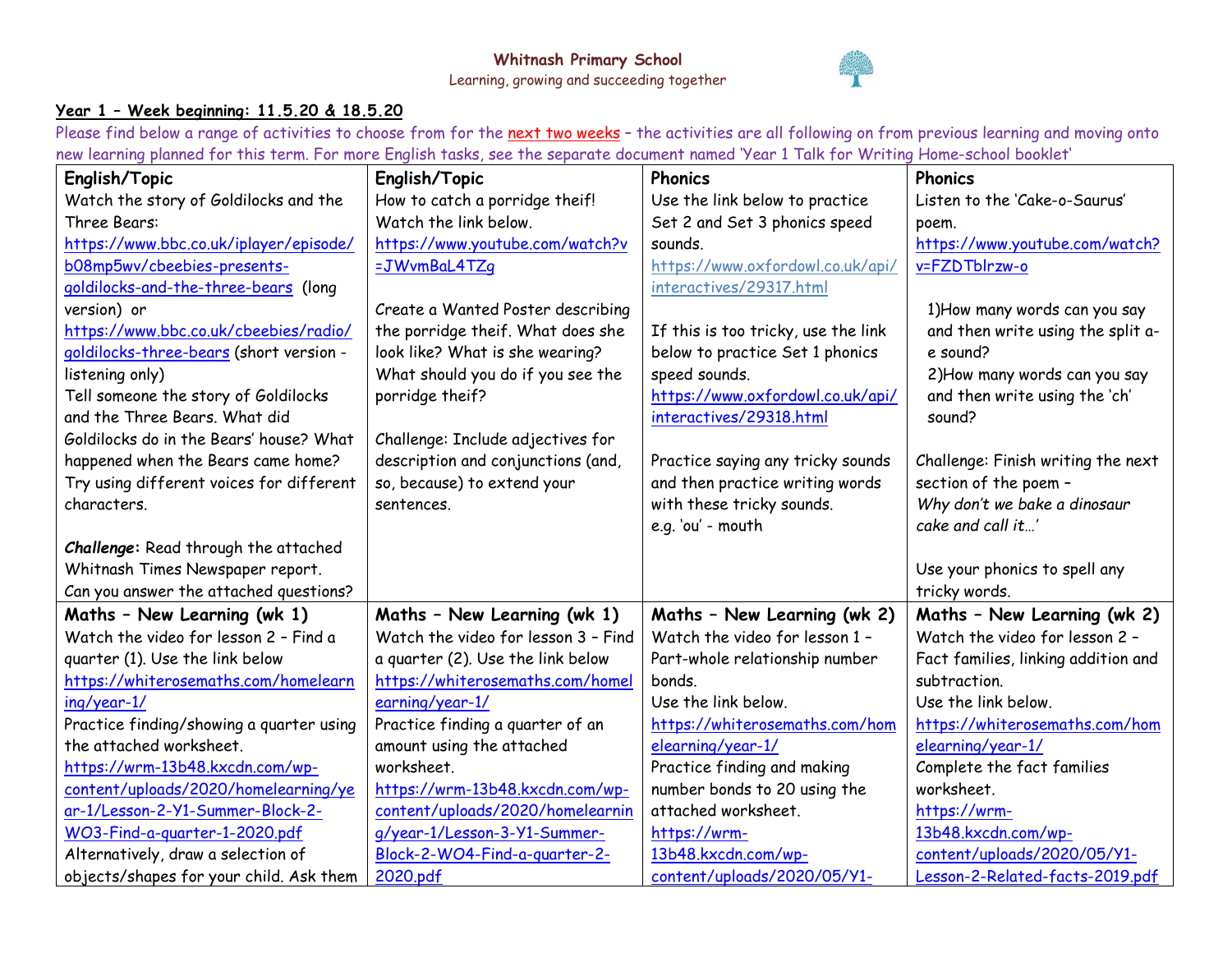| to draw a line to split each shape into<br>quarters.<br>Challenge: Turn a paper plate into a<br>pizza! Practice folding the pizza into<br>halves and quarters. Play a 'show me'<br>game with your child. E.g. show me one<br>half.                                                                        | Alternatively, get a selection of<br>objects and ask your child to split<br>the objects into quarters (four<br>equal groups). Discuss the whole<br>amount and what one quarter<br>equals. E.g. the whole is 12. One<br>quarter of 12 is 3.                                                                                                                                                                                                                                    | Lesson-1-Find-and-make-number-<br>bonds-2019.pdf<br>Alternatively, use 20 items (e.g.<br>skittles, beads, marbles). Practice<br>splitting the items into 2 groups.<br>Write as many fact family<br>number sentences as you can to<br>show what you have done.<br>E.g. $20 = 12 + 8$ , $8 + 12 = 20$ , $20 -$<br>$8 = 12$ etc.                             | Alternatively, use 20<br>Lego/building bricks. Roll a dice.<br>Take away the number on the<br>dice. Write a sequence of fact<br>family number sentences to show<br>what you have done.<br>Challenge: Can you draw a part-<br>whole model to show what you<br>have done? |
|-----------------------------------------------------------------------------------------------------------------------------------------------------------------------------------------------------------------------------------------------------------------------------------------------------------|-------------------------------------------------------------------------------------------------------------------------------------------------------------------------------------------------------------------------------------------------------------------------------------------------------------------------------------------------------------------------------------------------------------------------------------------------------------------------------|-----------------------------------------------------------------------------------------------------------------------------------------------------------------------------------------------------------------------------------------------------------------------------------------------------------------------------------------------------------|-------------------------------------------------------------------------------------------------------------------------------------------------------------------------------------------------------------------------------------------------------------------------|
| Maths - Shape<br>Go on a hunt in your recycling at home<br>(with grown-ups permission!) How many<br>3D shapes can you find?<br>Using your 3D shapes can you make a<br>robot? Think very carefully about the<br>design and the different parts your<br>robot will need. Can you think of a name<br>for it? | Maths - Shape<br>Chldren. on your own design a<br>picture - it could be a house or a<br>rocket. Cut out all the shapes you<br>need from paper. E.g large<br>rectangle for building, triangle for<br>roof, squares for windows.<br>Give the pieces to another person<br>and give them instructions on<br>where to place the pieces. E.g put<br>the large rectangle at the bottom.<br>Put the large triangle at the top of<br>the rectangle.<br>Can the other person guess what | <b>Maths - Calculations</b><br>With a grown-up or a sibling think<br>of a number. Ask your partner to<br>think of another number. Add<br>their number to yours and then<br>tell them the answer. Can they<br>work out your original number?<br>E.g I have a number in my head.<br>My sister chooses 6. I add it to<br>my number and get 10.<br>$+ 6 = 10$ | Maths - Calculations<br>See 'Sort Them Out' attached<br>worksheet. Print it out or copy<br>the the squares onto paper.<br>Work by yourself to answer the<br>questions then sort them into<br>groups (like we do in Science!) Do<br>they have anything in common?        |
|                                                                                                                                                                                                                                                                                                           | the picture is?                                                                                                                                                                                                                                                                                                                                                                                                                                                               |                                                                                                                                                                                                                                                                                                                                                           |                                                                                                                                                                                                                                                                         |
| Maths - Place Value<br>Lillie has a rule for sorting her numbers.<br>The ones that follow the rule are 'red'<br>the ones not following the rules are<br>'blue'<br>Red: 15 25<br><b>Blue 18 22</b><br>Can you work out the rule?                                                                           | Maths -Place Value<br>Think of one of the numbers from 1<br>to 9.<br>Add 9 to your number.<br>Add the digits of your answer<br>together. What is your new<br>number?<br>Try with a second number. Try it<br>out on someone else!                                                                                                                                                                                                                                              | <b>Phonics</b><br>https://www.phonicsbloom.com/u<br>k/game/odd-and-bob?phase=5<br>Play along with Odd and Bob!                                                                                                                                                                                                                                            | Phonics<br>Read all the words on the<br>attached alien words sheet. Copy<br>the real words into the spaceship<br>for the alien to take home to his<br>friends - they're learning English!                                                                               |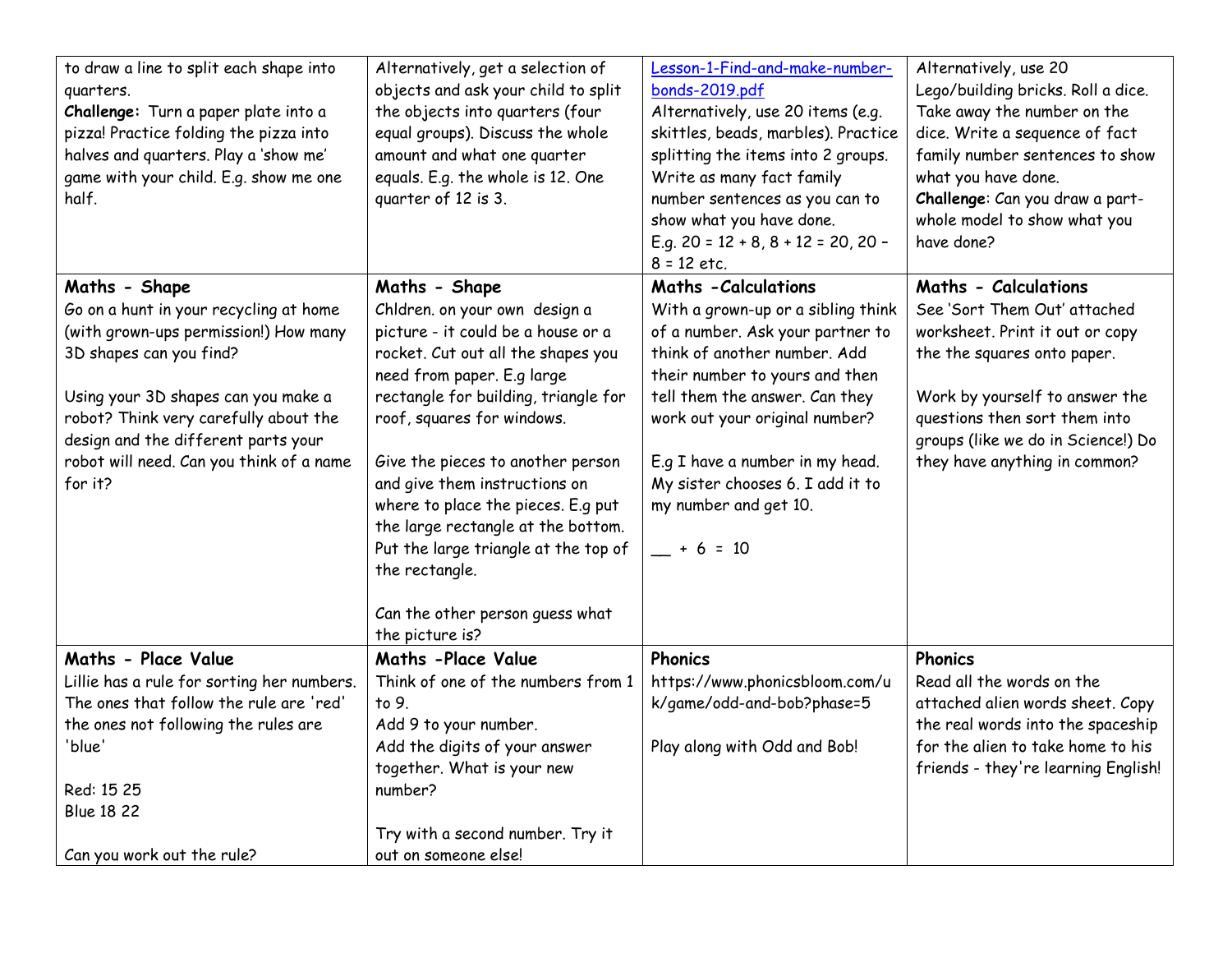## The Whitnash Times

FAMILY OF BEARS FIND YOUNG BURGLAR ASLEEP

A small family of bears who live in the forest returned from a walk to find their house had been broken in to!

They were devastated to find their porridge eaten and chairs dirty and broken. Not only this, but they were surprised to find the silly burglar asleep in Baby Bear's bed! She was woken by the bears and fled the house without even saying sorry. One of the biggest shocks is that the burglar is only ten years old!

The family told us they were only out for a short time as they waited for the porridge to cool. They returned to find the front door wide open. and all of their porridge had been tasted and baby bears finished!

Father Bear told us about how upset his family are, "The chair that Goldilocks broke was baby bears favourite, we have tried to fix it but it is too hard," says Father Bear.



Father Bear is very angry about what has happened.

Goldilocks mother said, "We are very disappointed in Goldilocks. She is now grounded for two months and hopefully she will never do anything like this again."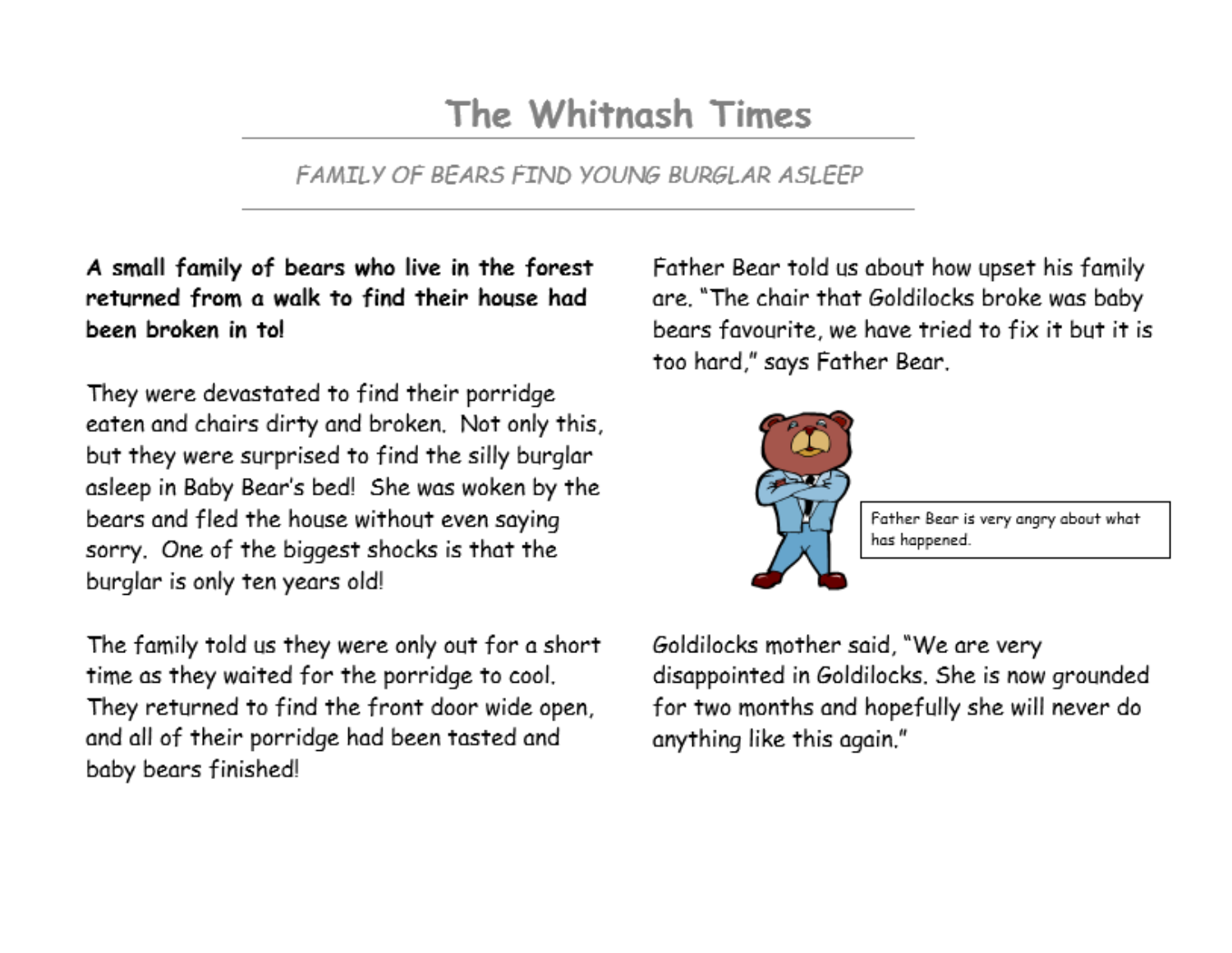## **Read through the Whitnash Times Newspaper report.**

*Can you answer these questions?*

- 1) How did the Bears feel about finding out that their porridge had been eaten and chairs dirty and broken?
- 2) What was one of the biggest shocks about the burglar?
- 3) Why couldn't Baby Bear's chair be fixed?
- 4) How does Goldilock's mum feel about what has happened?
- 5) How do you think Goldilocks feels now?